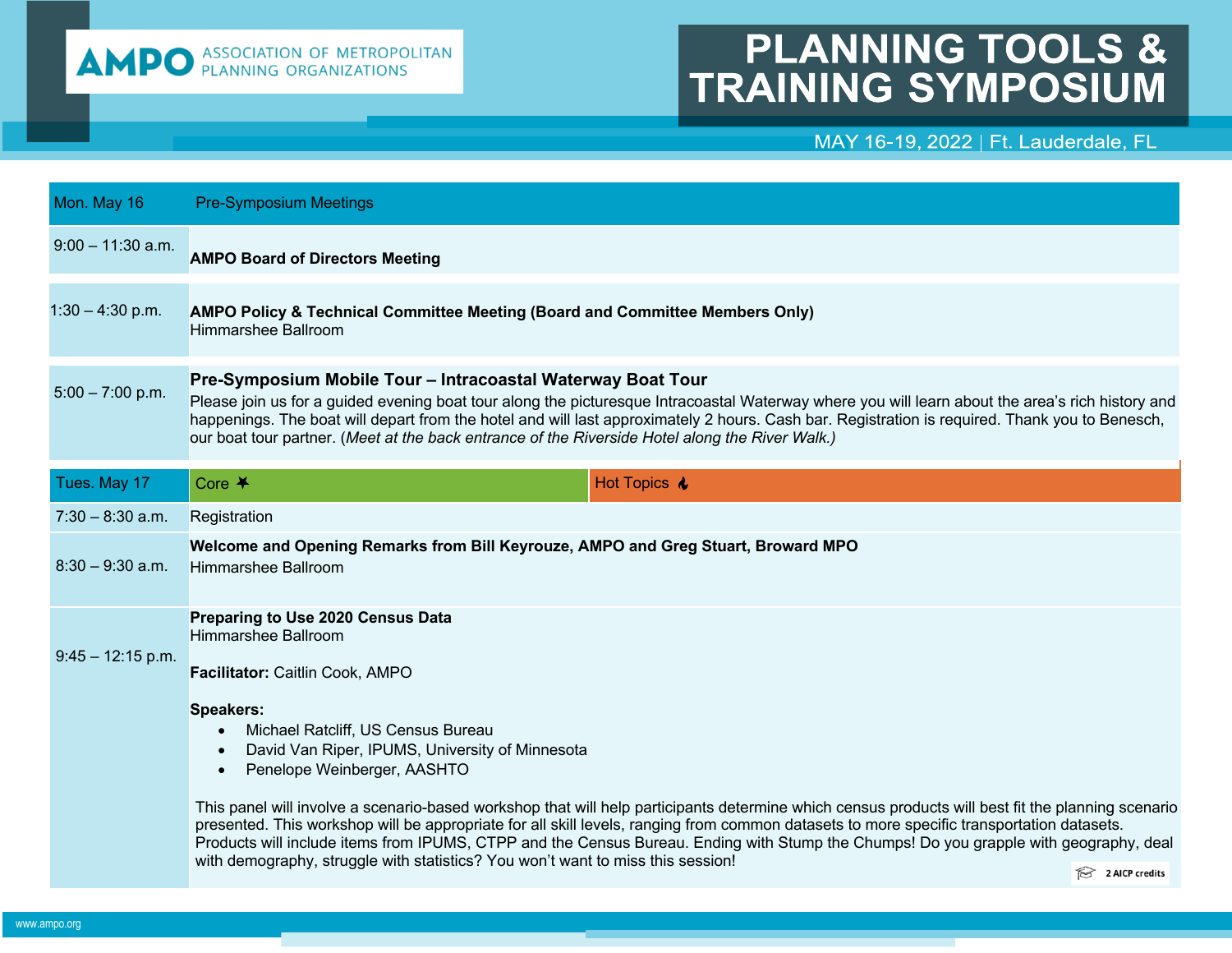| $12:30 - 1:30$ p.m. | <b>Lunch on Terrace</b>                                                                                                                                                                                                                                                                                                                                                                                                                                                                                                                                                                                                                  |                                                                                                                                                                                                                                                                                                                                                                                                                                                                                                                                                                                             |
|---------------------|------------------------------------------------------------------------------------------------------------------------------------------------------------------------------------------------------------------------------------------------------------------------------------------------------------------------------------------------------------------------------------------------------------------------------------------------------------------------------------------------------------------------------------------------------------------------------------------------------------------------------------------|---------------------------------------------------------------------------------------------------------------------------------------------------------------------------------------------------------------------------------------------------------------------------------------------------------------------------------------------------------------------------------------------------------------------------------------------------------------------------------------------------------------------------------------------------------------------------------------------|
| $1:45 - 2:45$ p.m.  | <b>Federal Transportation Planning Requirements &amp;</b><br><b>Products - Part I</b><br><b>Himmarshee Ballroom</b><br>Speaker:<br>Rich Denbow, Formerly Technical Director at<br>$\bullet$<br>AMPO and currently Senior Associate at<br><b>Cambridge Systematics</b><br>From the big picture to the details, the workshop will provide an<br>overview of metropolitan transportation planning that touches on<br>why MPOs exist, what they do, and how they do it. Participants<br>will engage in discussion about how all the parts fit together to<br>create an effective and robust MPO planning process.<br>$\approx$ 1 AICP credit | <b>Regional Active Transportation</b><br><b>New River Ballroom</b><br><b>Moderator:</b><br>• Lethal Coe, Whatcom Council of Governments<br><b>Speakers:</b><br>Karla Windsor, North Central Texas COG - Pedestrian Planning in the Dallas-<br>$\bullet$<br>Fort Worth Region<br>Paul Calvaresi & Darci Mayer, Broward MPO - Planning Technical Assistance<br>Program<br>$\approx$ 1 AICP credit                                                                                                                                                                                             |
| $2:45 - 3:00$ p.m.  | <b>Coffee/Snack Break</b>                                                                                                                                                                                                                                                                                                                                                                                                                                                                                                                                                                                                                |                                                                                                                                                                                                                                                                                                                                                                                                                                                                                                                                                                                             |
| $3:00 - 5:00$ p.m.  | <b>Federal Transportation Planning Requirements &amp;</b><br><b>Products - Part II</b><br><b>Himmarshee Ballroom</b><br>Speaker:<br>Rich Denbow, Formerly Technical Director at<br>$\bullet$<br>AMPO and currently Senior Associate at<br><b>Cambridge Systematics</b>                                                                                                                                                                                                                                                                                                                                                                   | <b>Planning for Equitable &amp; Resilient Regions</b><br><b>New River Ballroom</b><br><b>Moderator:</b><br>• Kofi Wakhisi, Atlanta Regional Commission<br><b>Speakers:</b><br>Maia Draper & Grace Tee Lewis, Environmental Defense Fund, Jenny<br>Narvaez, North Central Texas COG, Lauren Fischer & Nathan Hutson, UNT -<br>How MPOs can use environmental screening tools to promote a healthier,<br>more equitable and more resilient transportation future<br>Steve Tupper, Cape Cod Commission - Communicating Risks and Exploring<br><b>Solutions for Vulnerable Coastal Roadways</b> |
|                     | $\approx$ 2 AICP credits                                                                                                                                                                                                                                                                                                                                                                                                                                                                                                                                                                                                                 | 2 AICP credits<br>$ SR $ Eq.                                                                                                                                                                                                                                                                                                                                                                                                                                                                                                                                                                |
| 5:15-6:00 p.m.      | <b>Mobile Tour: Historical Walking Tour of Ft. Lauderdale</b><br>the hotel at The Rooftop for a happy hour hosted by Google Cloud. (Meet in the lobby of the Riverside Hotel)                                                                                                                                                                                                                                                                                                                                                                                                                                                            | We hope you join us for a 45-minute walking tour of beautiful Ft. Lauderdale, where you will learn about the city's vibrant transportation history<br>while enjoying the warm south Florida weather. The tour will depart from the hotel and last approximately 45 minutes, ending two blocks from<br>$\approx$ 1 AICP credit                                                                                                                                                                                                                                                               |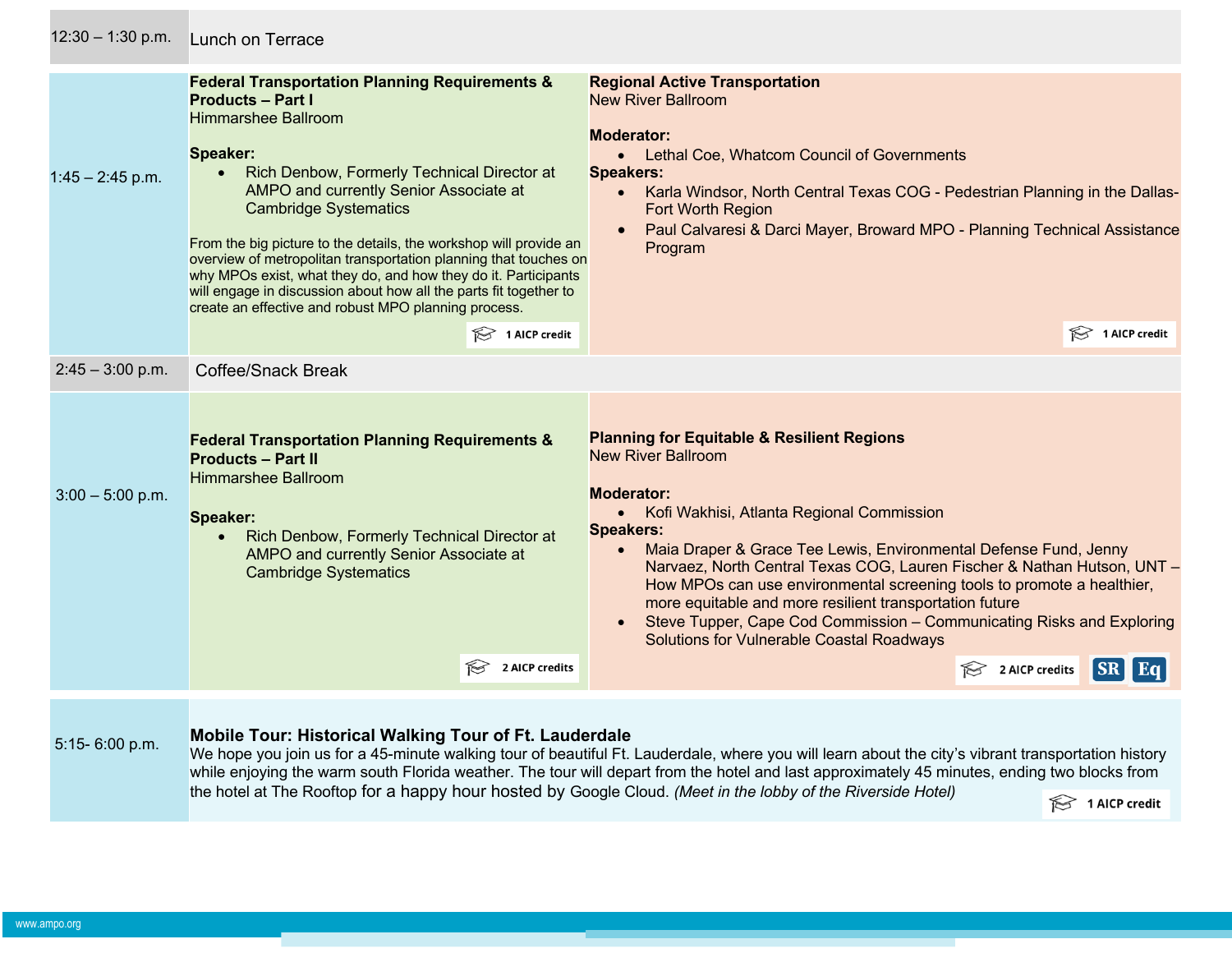| $6:00 - 8:00$ p.m.         | <b>Happy Hour at The Rooftop</b><br>Please join us for a rooftop happy hour hosted by Google Cloud. The Rooftop is at 1 West Las Olas Boulevard Fort Lauderdale. Located a short<br>walk from the hotel.                                                                                                                                                                                                                                                                                                                                 |                                                                                                                                                                                                                                                                                                                                                                                                                                                                                                                                                                                                                                                                            |  |
|----------------------------|------------------------------------------------------------------------------------------------------------------------------------------------------------------------------------------------------------------------------------------------------------------------------------------------------------------------------------------------------------------------------------------------------------------------------------------------------------------------------------------------------------------------------------------|----------------------------------------------------------------------------------------------------------------------------------------------------------------------------------------------------------------------------------------------------------------------------------------------------------------------------------------------------------------------------------------------------------------------------------------------------------------------------------------------------------------------------------------------------------------------------------------------------------------------------------------------------------------------------|--|
| Wed. May 18                | Core $\blacktriangleright$                                                                                                                                                                                                                                                                                                                                                                                                                                                                                                               | Hot Topics $\triangle$                                                                                                                                                                                                                                                                                                                                                                                                                                                                                                                                                                                                                                                     |  |
| $8:00 - 8:30$ a.m.         | Registration                                                                                                                                                                                                                                                                                                                                                                                                                                                                                                                             |                                                                                                                                                                                                                                                                                                                                                                                                                                                                                                                                                                                                                                                                            |  |
| $8:30 - 10:30$ a.m.        | <b>Performance Measures Workshop</b><br><b>Himmarshee Ballroom</b><br><b>Moderator:</b><br>Regina Aris, Baltimore Metropolitan Council<br>$\bullet$<br><b>Speakers:</b><br>Chet Parsons & Sulabh Aryal, Plan RVA - Data-<br><b>Driven Project Selection through MTP</b><br><b>Performance Measures</b><br>Peter Koeppel, Farmington MPO - Performance-<br>Based Planning: Surely, We Can Do Better Than<br><b>This</b><br>Anna Batista, High Street Consulting<br>$\approx$ 2 AICP credits                                               | <b>Practical Takeaways for Small and Medium MPOs</b><br><b>New River Ballroom</b><br><b>Moderator:</b><br>• Saleem Salameh, KYOVA Interstate Planning Commission<br><b>Speakers:</b><br>Charles Androsky, Mankato/North Mankato Area Planning Organization -<br>Planning Process for a Regional Transportation Coordinating Council (RTCC)<br>servicing the south-central Minnesota region<br>Chelsea Favero, Forward Pinellas - Linking Land Use and Transportation<br>Through the Long-Range Transportation Plan<br>Steven Tupper, Cape Cod Commission - Integrating Land-Use Analysis into<br><b>EV Charging Station Siting Analyses</b><br>2 AICP credits<br>$\approx$ |  |
| 10:45 a.m. - 12:15<br>p.m. | <b>Equity and Planning in Practice</b><br><b>Himmarshee Ballroom</b><br><b>Facilitators:</b><br>Sara Fields, Ozarks Transportation Organization<br>$\bullet$<br>Dana Crisino, Herkimer-Oneida Counties<br><b>Transportation Council</b><br><b>Speakers:</b><br>Caroline Daigle, Chattanooga-Hamilton County<br>Regional Planning Agency & Keli Kemp, Modern<br><b>Mobility Partners - Incorporating Equity into</b><br>Regional Transportation Plans: Tools, Tips, and<br>Takeaways from the Chattanooga TPO<br>Eq<br>$1.5$ AICP credits | <b>Traffic Management and Safety</b><br><b>New River Ballroom</b><br><b>Moderator:</b><br>• Francis Pickering, Western Connecticut Council of Governments<br><b>Speakers:</b><br>Joseph Bovenzi, Genesee Transportation Council - I-490 Integrated Corridor<br>Management (ICM) Plan<br>James Weston, RTC Washoe and Hao Xu, Univ of NV- All-Road-User<br>Movement Information from Roadside LiDAR for Proactive Traffic Safety<br>Jeannine Gaslonde, Miami-Dade TPO - Miami-Dade TPO's SMART<br><b>Congestion Management Dashboard</b><br>1.5 AICP credits                                                                                                                |  |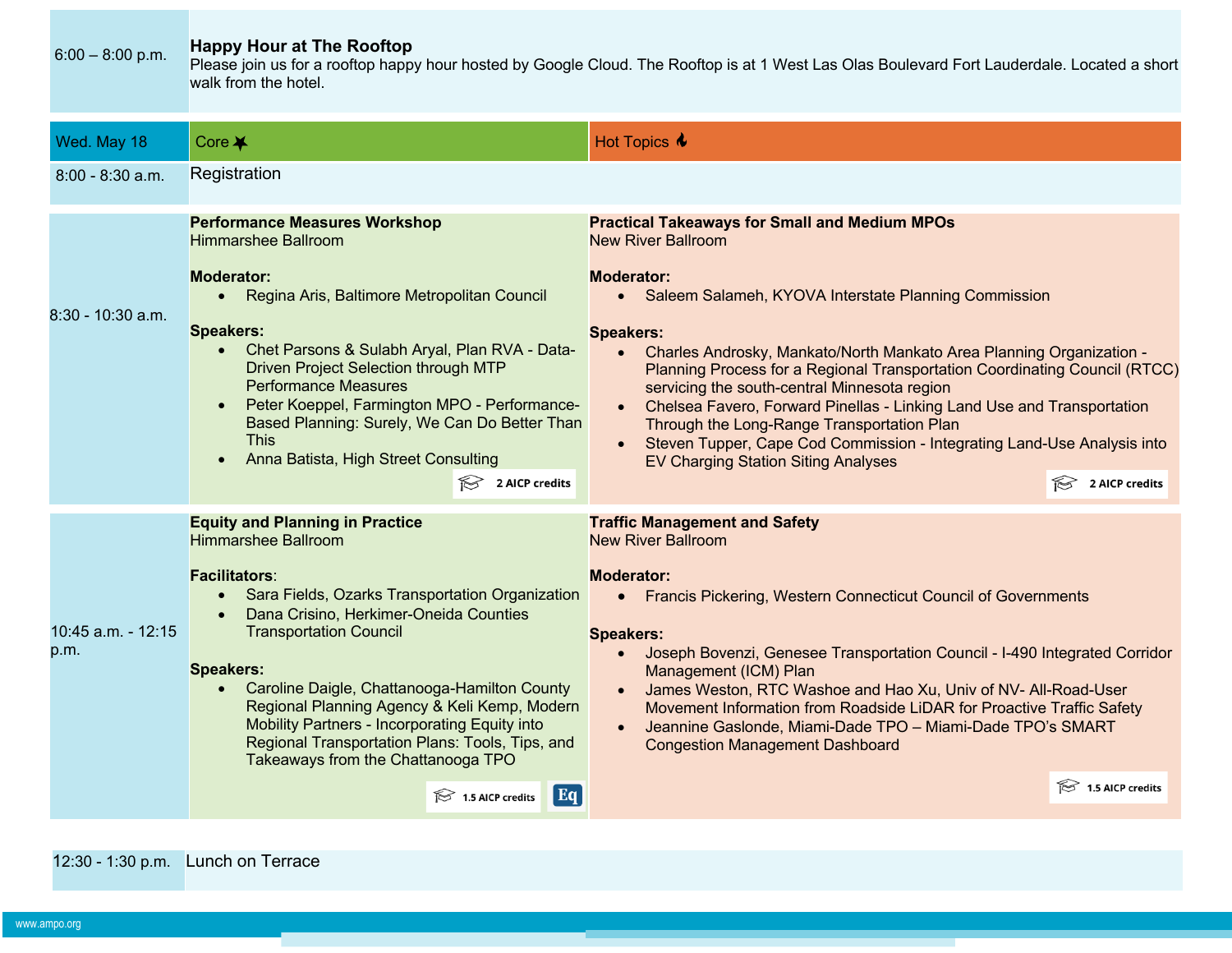| $1:45 - 3:15$ p.m. | <b>Environmental Justice, Equity and Planning</b><br><b>Himmarshee Ballroom</b>                                                                                                                                                                                                                                    |                                                                                                                                                                                                                                                                                                                                                                                                          |  |  |
|--------------------|--------------------------------------------------------------------------------------------------------------------------------------------------------------------------------------------------------------------------------------------------------------------------------------------------------------------|----------------------------------------------------------------------------------------------------------------------------------------------------------------------------------------------------------------------------------------------------------------------------------------------------------------------------------------------------------------------------------------------------------|--|--|
|                    | Facilitator: Bill Keyrouze, AMPO                                                                                                                                                                                                                                                                                   |                                                                                                                                                                                                                                                                                                                                                                                                          |  |  |
|                    | Speaker:<br>• Fred Wagner, Venable LLP                                                                                                                                                                                                                                                                             | $\approx$ 1.5 AICP credits<br>$\boxed{\text{L}}$ Eq                                                                                                                                                                                                                                                                                                                                                      |  |  |
|                    | This session will explore recent developments surrounding equity and discuss best practices that planning professionals can incorporate into<br>their work to reflect rapidly evolving policies and legal requirements.                                                                                            |                                                                                                                                                                                                                                                                                                                                                                                                          |  |  |
| $3:15 - 3:30$ p.m. | Coffee/Snack Break                                                                                                                                                                                                                                                                                                 |                                                                                                                                                                                                                                                                                                                                                                                                          |  |  |
|                    | <b>MPO Board Presentation Skills</b><br><b>Himmarshee Ballroom</b>                                                                                                                                                                                                                                                 | <b>The TIP and Data Visualization</b><br><b>New River Ballroom</b>                                                                                                                                                                                                                                                                                                                                       |  |  |
| $3:30 - 5:00$ p.m. | <b>Facilitators:</b><br>Todd Lang, Baltimore Metropolitan Council<br>$\bullet$<br>Reese Brewer, Frontier MPO<br>Tegin Teich, Boston MPO<br>$\bullet$<br>Matt Johns, Rapides Area Planning<br>$\bullet$<br>Commission<br>This session will provide an overview of best practices for<br>presenting to an MPO Board. | <b>Moderator:</b> Amanda Hicks, West Memphis Area MPO<br><b>Speakers:</b><br>Jenny Wallace & Byron Schuldt - Denver Regional COG - Supporting the TIP<br>process with ArcGIS<br>Christopher Restrepo, Broward MPO - From Data to Maps and Reports:<br>Visualizing the TIP<br>Kerrie MacNeil, Juan Canez & Roger Miranda, Broward MPO - Internalizing the<br><b>Broward MPO's Program Evaluation Tool</b> |  |  |
|                    | $\approx$ 1.5 AICP credits                                                                                                                                                                                                                                                                                         | $\approx$ 1.5 AICP credits                                                                                                                                                                                                                                                                                                                                                                               |  |  |
| 5:00-6:30 p.m.     | Networking Reception on the Skyline Terrace at The Riverside Hotel                                                                                                                                                                                                                                                 |                                                                                                                                                                                                                                                                                                                                                                                                          |  |  |
| Thurs, May 19      |                                                                                                                                                                                                                                                                                                                    |                                                                                                                                                                                                                                                                                                                                                                                                          |  |  |
| $8:00 - 9:30$ a.m. | Closing Remarks and Networking Breakfast with Bill Keyrouze, AMPO<br>Preston's Patio - Hotel Lobby                                                                                                                                                                                                                 |                                                                                                                                                                                                                                                                                                                                                                                                          |  |  |